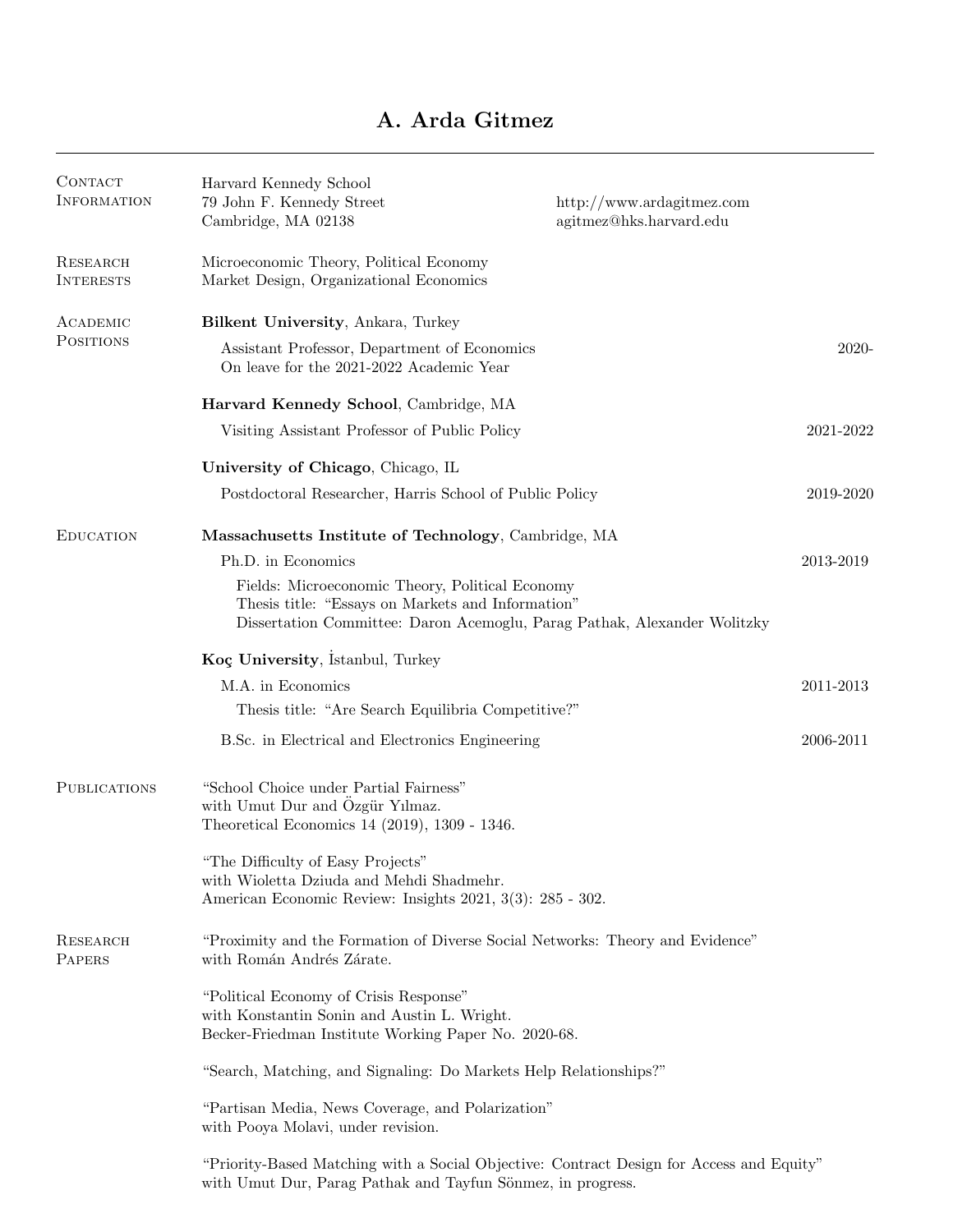"Exit, Voice, and Institutions" with Daron Acemoglu, in progress.

"Are Dynamic Matching Platforms Natural Monopolies?" with Ömer Karaduman, in progress.

| <b>TEACHING</b>                   | Harvard Kennedy School, Cambridge, MA                                                                                                                                                                                                                                                                                                                                                             | 2021-2022                                                     |  |  |
|-----------------------------------|---------------------------------------------------------------------------------------------------------------------------------------------------------------------------------------------------------------------------------------------------------------------------------------------------------------------------------------------------------------------------------------------------|---------------------------------------------------------------|--|--|
| <b>EXPERIENCE</b>                 | Instructor                                                                                                                                                                                                                                                                                                                                                                                        |                                                               |  |  |
|                                   | • API 109: Advanced Microeconomic Analysis I (Graduate Level), Fall 2021<br>• API 111/Econ 2020a/HBSDOC 4010: Microeconomic Theory I ( <i>Graduate Level</i> ), Fall 2021                                                                                                                                                                                                                         |                                                               |  |  |
|                                   | <b>Bilkent University, Ankara, Turkey</b>                                                                                                                                                                                                                                                                                                                                                         | 2020-                                                         |  |  |
|                                   | Instructor<br>• ECON 101: Introduction to Economics I, Fall 2020 $&$ Spring 2021<br>• ECON 548: Topics in Economics of Information ( <i>Graduate Level</i> ), Part I, Spring 2021<br>• ECON 504: Microeconomic Theory ( <i>Graduate Level</i> ), Part II, Spring 2021                                                                                                                             |                                                               |  |  |
|                                   | Harris School of Public Policy, Chicago, IL                                                                                                                                                                                                                                                                                                                                                       | 2019-2020                                                     |  |  |
|                                   | Instructor<br>• PPHA 32400: Microeconomics and Public Policy II ( <i>Graduate Level</i> ), Winter 2020                                                                                                                                                                                                                                                                                            |                                                               |  |  |
|                                   | Massachusetts Institute of Technology, Cambridge, MA                                                                                                                                                                                                                                                                                                                                              | 2015-2019                                                     |  |  |
|                                   | Teaching Assistant<br>• 14.125 Market Design (Graduate Level), Spring 2017 & 2018 & 2019<br>• 14.124 Mechanism Design (Graduate Level), Spring 2019<br>$\bullet$ 14.770 Introduction to Political Economy ( <i>Graduate Level</i> ), Fall 2017<br>• 14.122 Game Theory ( <i>Graduate Level</i> ), Fall 2015 & 2016 & 2017<br>• 14.387 Applied Econometrics ( <i>Graduate Level</i> ), Spring 2016 |                                                               |  |  |
|                                   | Koç University, Istanbul, Turkey                                                                                                                                                                                                                                                                                                                                                                  | 2011-2013                                                     |  |  |
|                                   | Teaching Assistant<br>$\bullet$ Econ. 503 Microeconomics I ( <i>Graduate Level</i> ), Fall 2012<br>• Econ. 312 Econometrics II, Spring 2012<br>• Econ. 311 Econometrics I, Fall 2011                                                                                                                                                                                                              |                                                               |  |  |
| <b>RELEVANT</b>                   | Research Assistant to Daron Acemoglu                                                                                                                                                                                                                                                                                                                                                              | Summer 2015                                                   |  |  |
| POSITIONS                         | Research Assistant to Parag Pathak & Joshua Angrist<br>Research Assistant to Jean Tirole                                                                                                                                                                                                                                                                                                          | Summer 2015<br>Summer 2014                                    |  |  |
| FELLOWSHIPS AND<br>HONORS         | Levitan Teaching Award by MIT School of Humanities, Arts and Social Sciences<br>Graduate Teaching Assistant of the Year Award by MIT Graduate Economics Association<br>UniCredit & Universities Crivelli Europe Scholarship<br>TÜBİTAK <sup>1</sup> M.A. Scholarship (Program Code: 2228)<br>Koç University High Merit Scholarship                                                                | 2018<br>2018<br>$2013\hbox{-} 2015$<br>2011-2013<br>2006-2011 |  |  |
| PROFESSIONAL<br><b>ACTIVITIES</b> | Refereeing for: Economic Inquiry, Eastern Economic Journal, International Economic Review, Inter-<br>national Journal of Game Theory, Journal of Mathematical Economics, Journal of Public Economics,<br>Quarterly Journal of Economics                                                                                                                                                           |                                                               |  |  |
|                                   | Co-Organizer of 5th BEET (Bargaining, Experiments, Empirics, and Theory) Workshop<br>2021                                                                                                                                                                                                                                                                                                         |                                                               |  |  |
|                                   | Co-Organizer of Bilkent Microeconomics Seminar Series                                                                                                                                                                                                                                                                                                                                             | 2020-2021                                                     |  |  |
|                                   | Co-Organizer of MIT Economic Theory Lunch                                                                                                                                                                                                                                                                                                                                                         | $2017 - 2018$                                                 |  |  |

<sup>&</sup>lt;sup>1</sup>The Scientific and Technological Research Council of Turkey.